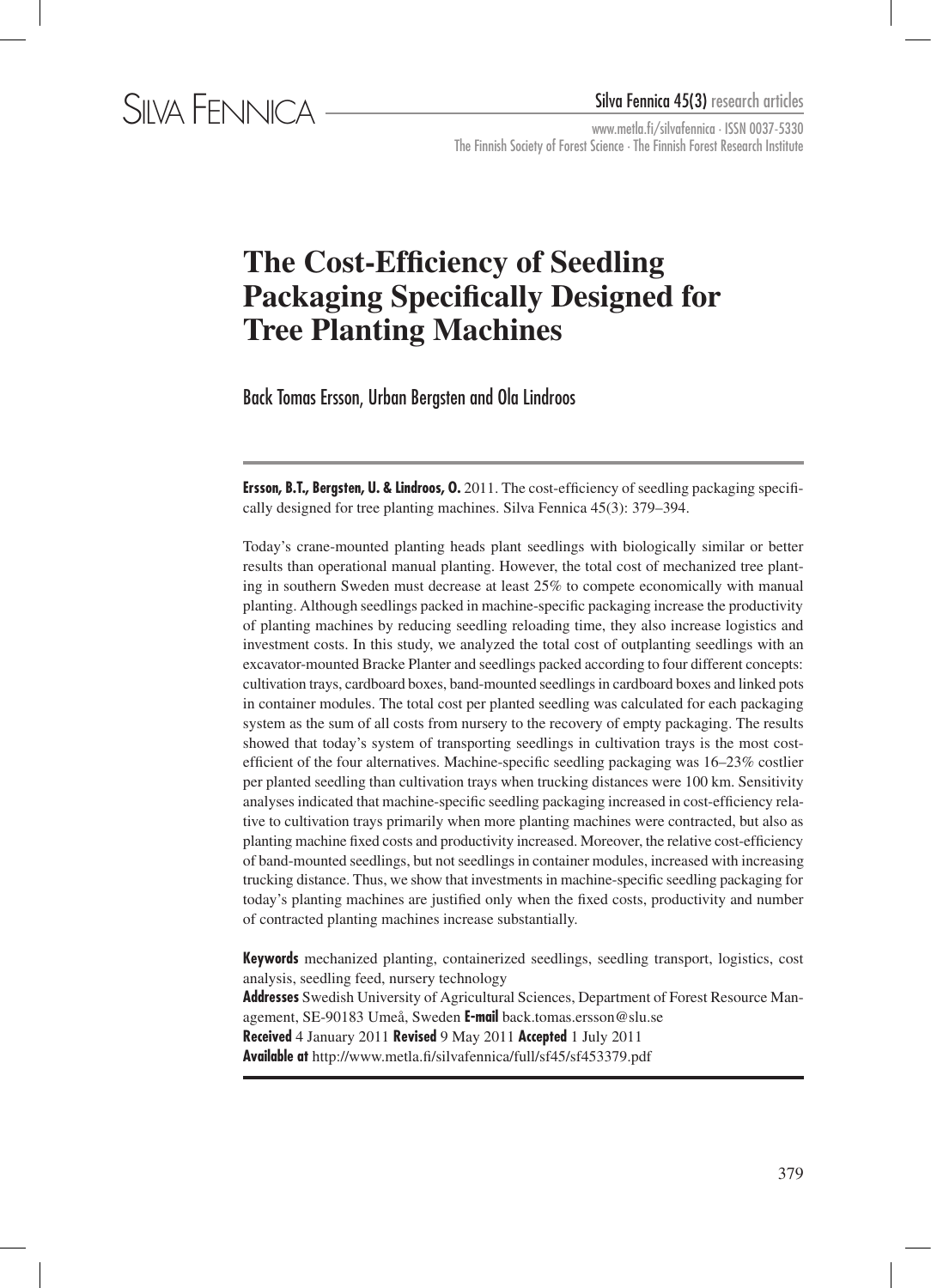## **1 Introduction**

In the Nordic countries, stand regeneration after clearcutting is predominantly performed using manual tree planting. As an alternative to manual tree planting, mechanized tree planting has been revived in southern Sweden in the last five years. In contrast to the high investment, highly productive, continuously operating planting machines of the 1980s–90s (Hallonborg 1997), today's machines use low investment, intermittently advancing, crane-mounted planting heads like the Bracke Planter, EcoPlanter (Hallonborg et al. 1997, Saarinen 2006) and M-Planter (Rantala et al. 2009). Currently, however, mechanized planting in southern Sweden is only performed using the Bracke Planter and at a higher cost than manual planting.

One of the key reasons why crane-mounted planting machines are still not economically competitive with manual planting in Sweden is the lack of automated seedling handling and feeding systems. The planting heads must instead be reloaded manually, and this task can occupy from 15% (Rantala et al. 2009) to more than 30% of the machine's effective working time (Halonen 2002). Manual reloading entails that the planting machine's capital costs and driver's wage are still present while the machine's production is zero. Moreover, as machine productivity increases, relatively more of the effective working time is spent manually reloading seedlings (Halonen 2002). There is, therefore, a need to automate the feeding and handling of seedlings if crane-mounted planting machines are to become cost competitive compared to manual planting (Normark and Norr 2002, Sönsteby and Kohmann 2003).

Historically, there have been few attempts to automate the seedling feeding and handling systems on tree planting machines, none of which are in operation today. For example, the Serlachius planting machine, developed in the late 1970s, used a chain-driven conveyor to feed seedlings automatically to the planting arms from either Hiko growth containers or special peat pots that were sawn apart (Stjernberg 1985, Hallonborg 1997). The latter were part of an integrated cultivation system including specially designed pallets on which 384 seedlings per pallet could be cultivated, transported and used as the basic unit for the automatic feeding system (Kohonen 1981).

In the mid 1990s, an attempt to automate the seedling feeding system on the Silva Nova planting machine was also made (Hallonborg 1997). This feeding system was called the Pot Link System (PLS) and used plastic pots linked together to form belts. The PLS-belts were loaded at the landing by a portable loading robot using standard seedlings delivered from the nursery in their growth containers, and then automatically shunted into a large container holding approximately 7000 seedlings. Finally, the large container was placed on the Silva Nova using the planting machine's crane.

A few years later, a concept called EcoBandPak (EBP) was developed for the EcoPlanter (Normark and Norr 2002). The EBP was based on the band-mounted seedling concept in which seedlings were mounted one after another between two strips of plasticized paper. Thereafter, the coils of band-mounted seedlings were packaged into cardboard boxes, transported to the planting machine and then manually inserted into a prototype automatic feeding system.

The efficiency of automated handling and feeding systems is also dependent on how seedlings are packaged and transported. For example, the planting machine loses productivity if the operator must unpack seedlings from cardboard boxes or move them from nursery trays and then load them into an automatic seedling feeding system (Sönsteby and Kohmann 2003). Considering that today's containerized seedlings in southern Sweden are delivered to the planting machine either in nursery trays or cardboard boxes designed for manual planting, machine-specific seedling packaging solutions are necessary if automatic seedling feeding systems on planting machines are to become cost-efficient.

However, machine-specific packaging solutions warrant extra labour, packaging, and investment costs at the nursery and extra investment costs for the planting machine (Normark and Norr 2002). Seedling transport costs and work methods might also be affected. In one previous study, Lawyer and Fridley (1979) modelled how seedling transport affected the total cost of mechanical planting systems under North American conditions. In their model, Lawyer and Fridley used Eq. 1 to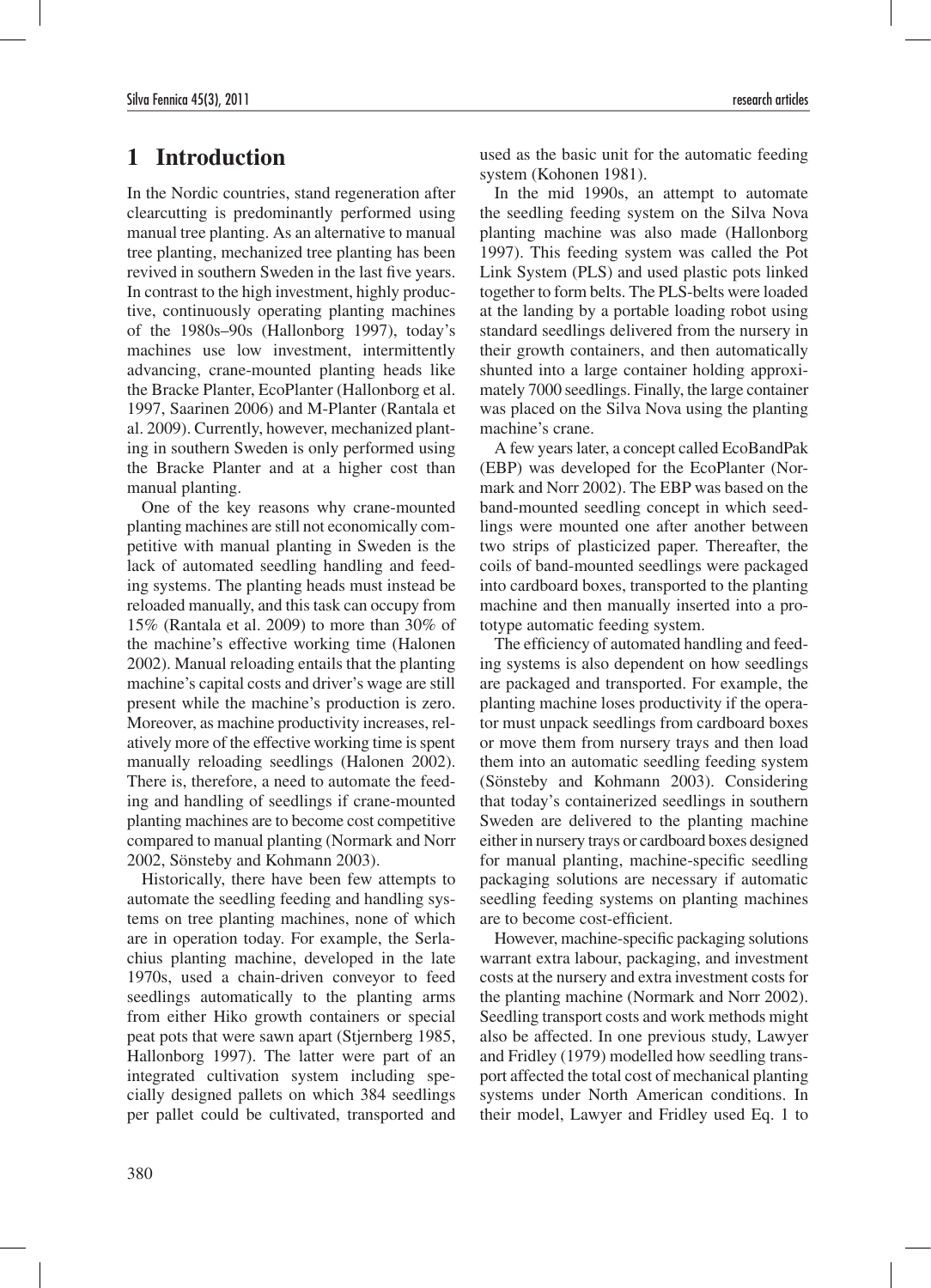show that the total cost per hectare of mechanized tree planting systems can be divided into three parts as follows:

$$
C_{Total} = C_S + C_T + C_F \tag{1}
$$

where  $C_s$ =nursery costs;  $C_T$ =cost of transporting seedlings from the nursery to the planting site;  $C_F$  = cost of planting machine.

Using Eq. 1 as a starting point, this present study investigates if specifically designed seedling packaging systems which raise  $C_T$  can lower  $C_F$  enough to reduce the total cost of mechanized planting (*CTotal*). Accordingly, the aims of this article are twofold: 1) to describe two seedling packaging concepts specifically designed for planting machines; and 2) to compare the total cost of these two packaging concepts with today's two most common containerized seedling packaging systems used during manual planting in southern Sweden.

## **2 Materials and Methods**

This comparative cost analysis is based on data (costs and time requirements) collected from nurseries, contractors and relevant companies during winter 2010. To correct for inflation biases, all costs were adjusted to December 2009 values according to Statistics Sweden's (SCB) Consumer Price Index. The average exchange rate for Swedish kronor (SEK) to Euros ( $\epsilon$ ) from January 2009 to December 2010 was SEK 10.08/€ (Sveriges Riksbank 2010).

Most time consumption data were acquired by interviewing machine operators and nursery personnel; however, time studies of some crucial tasks in the transportation chain were used to complement the interview-data. When calculating depreciation costs, the reducing balance method was used (Rantala et al. 2009).

### **2.1 System Delimitations and Models**

The four seedling packaging systems (s1–s4) used in this cost analysis are described below. Seedlings in Hiko cultivation trays are the starting point for all systems, but with additional seedling packaging in s2–s4.

Existing systems developed for manual planting:

- s1) *Hiko trays*: cultivation trays in which seedlings are also transported to the planting machine. From the nursery, trays are handled individually by hand and distributed to the contractor's depot by light (3 ton) courier trucks. Trays are returned to the nursery for reuse.
- s2) *Cardboard boxes*: single-use boxes packed by a packing line at the nursery. Boxes are stacked onto Euro pallets and distributed to the contractor's depot as standard shipping units by general groupage delivery trucks (e.g. DHL or Schenker trucks). From the depot, individual boxes are handled manually and transported by the contractor. Boxes are recycled after use.

Systems adapted for mechanized planting:

- s3) *Band-mounted seedlings*: seedlings are lifted from the cultivation trays, mounted between strips of paper, rolled into a vertically-standing coil, and then packed into cardboard boxes at the nursery. Handling, transportation, and recycling of boxes is otherwise equal to s2.
- s4) *Container modules:* seedlings are transplanted from cultivation trays into PLS pots, 1500–2100 of which are then packed in a container the size of a Euro pallet. Containers are distributed to the contractor's depot by general groupage delivery trucks. From the depot, the containers are handled individually by the contractor using a small truck-mounted crane and a hydraulic lift on the planting machine. The containers are returned to the nursery for reuse.

The packaging systems were expressed as models based on the activities of the generic transportation chain shown in Fig. 1. The chain starts at the nursery with the seedlings still being in their cultivation trays while aggregated on large frames after having been sorted and sprayed with insecticides. The chain ends after outplanting when the empty seedling packaging has either been returned to the nursery for reuse or recycled.

The cost analysis was based on Eq. 1 from Lawyer and Fridley (1979) but modified so that *CS* was defined as all costs of cultivating seedlings up until packaging them for transport. This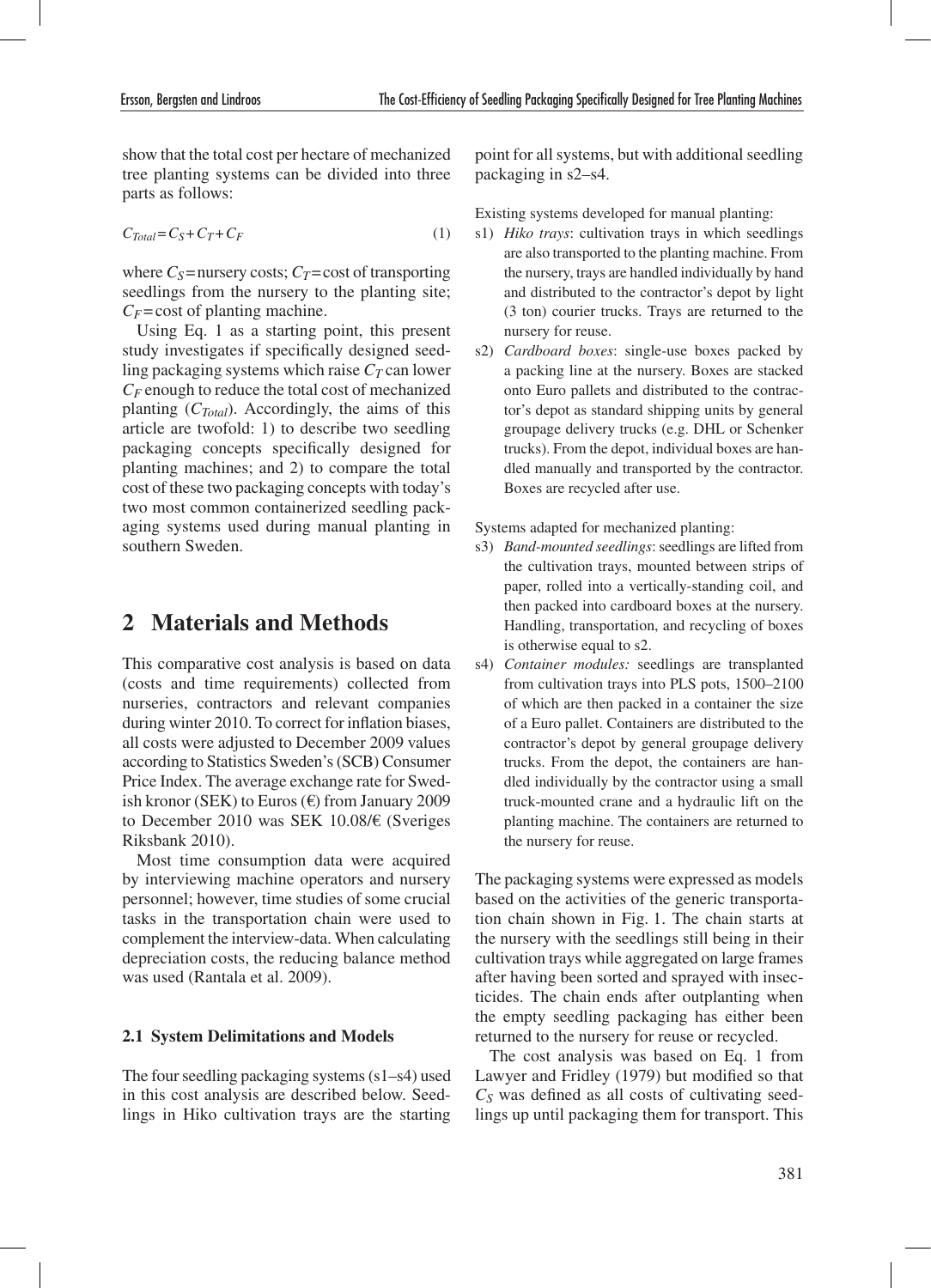

Fig. 1. Schematic activity chart of the seedling packaging systems.

kept *CS* constant and was therefore not included in this study's model. Thus, the total cost per planted seedling of mechanized planting (*CTotal*, expressed as SEK per planted seedling (SEK/ pl)) with s1 was calculated using Eq. 2, while s2 and s3 were calculated using Eq. 3, and s4 with Eq. 4.

$$
C^{I}_{Total} = C^{I}_{Pack} + C^{I}_{T_{Load}} + C^{I}_{T_{RMSport}} + C^{I}_{T_{LUndad}}
$$
  
+ 
$$
C^{I}_{Water} + C^{I}_{VLoad} + C^{I}_{VLUnload}
$$
 (2)  
+ 
$$
C^{I}_{PM_{Load}} + C^{I}_{OutputH} + C^{I}_{Returns}
$$

$$
C^{2,3} \text{Total} = C^{2,3} \text{Pack} + C^{2,3} \text{Total} \text{.} \text{Trans} + C^{2,3} \text{V.} \text{Load} + C^{2,3} \text{V.} \text{Unload} + C^{2,3} \text{PM.} \text{Load} + C^{2,3} \text{Output} + C^{2,3} \text{Recycling}
$$
(3)

$$
C^{4} \text{Total} = C^{4} \text{Pack} + C^{4} \text{Total} \text{. Trans} + C^{4} \text{Water} + C^{4} \text{V. Load} + C^{4} \text{V. Unload} + C^{4} \text{PM. Load} + C^{4} \text{Output} + C^{4} \text{Returns}
$$
 (4)

where superscript digit indicates system, and

| $C_{Pack}$     | $=$ cost of packaging materials and extra                              |
|----------------|------------------------------------------------------------------------|
|                | activities at nursery including freezer                                |
|                | storage,                                                               |
| $C^{I}$ T.Load | $=$ cost of loading seedlings onto courier                             |
|                | truck,                                                                 |
|                | $C1$ <sub>Transport</sub> = cost of road transport with courier truck, |
|                | $C1$ <sub>T.Unload</sub> = cost of unloading seedlings from courier    |
|                | truck.                                                                 |

- $C<sub>Water</sub>$  = cost of watering seedlings at contractor's depot,
- $C_{VI,oad}$  = cost of loading seedlings onto planting machine operator's vehicle at depot,
- $C_{V.Unload}$  = cost of unloading seedlings at roadside,
- $C_{PM, Load}$  = cost of loading seedlings onto planting machine,
- $C_{\text{Output}}$  = total cost of outplanting seedlings including reloading planting head,
- $C_{Returns}$  = cost of returning multi-use packaging to nursery, and
- *CTotal.Trans* = total cost of transporting seedlings with groupage delivery trucks including loading and unloading,
- $C_{Recveling}$  = cost of recycling single-use packaging (cardboard boxes).

Unless otherwise stated, all activity costs were expressed in SEK per seedling (SEK/pl) and calculated according to Eq. 5 where *c* is the hourly cost for activity *i* and *t* is the time consumed for the performed work (h/pl).

$$
C_i = c_i \times t_i \tag{5}
$$

#### **2.2 Assumptions and Inputs of the Basic Scenario**

#### *2.2.1 Nursery Investments and Packaging*

The seedlings in the analysis were 1.5 year old *Picea abies* (L.) Karst grown in copper-painted Hiko v93 trays for circa 20 months at a midsized nursery (annual production of ten million seedlings) in southern Sweden. These seedlings were assumed to be sorted into a standard height class of 20–30 cm stem length and sprayed with insecticide against *Hylobius abietis* (L.) while in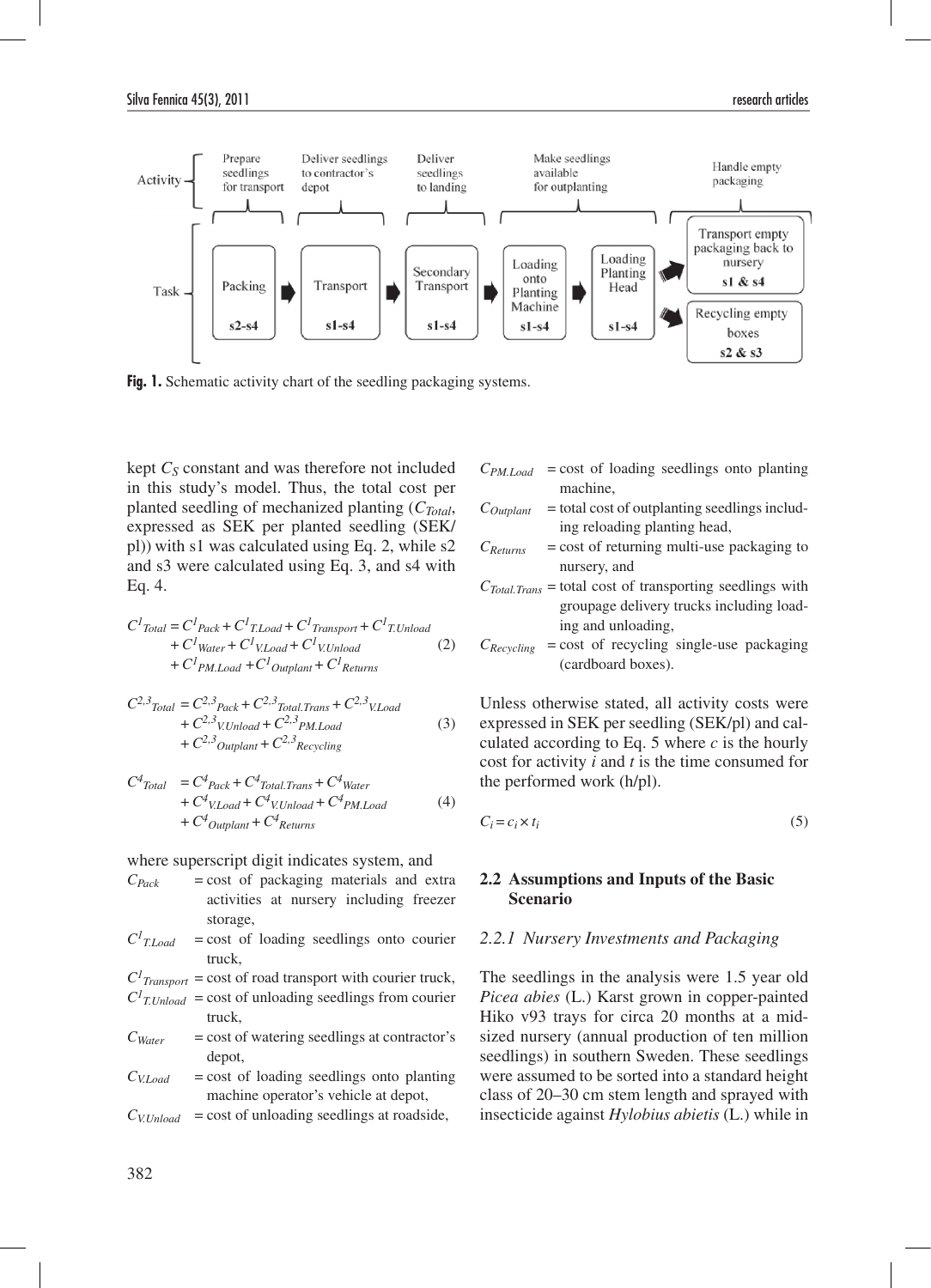Hiko trays three days before being packed and shipped. s1 and s4 assumed hot-lifted seedlings which require daily watering while s2 and s3 assumed frozen-stored seedlings which do not require watering the initial three days after thawing. The outplanting window, altogether 190 days, was assumed to be April 1 to November 15 but with no planting during July.

The costs of the four systems' packaging materials are shown in Table 1. The cost of s1 reflected the extra damage and wear inflicted on the Hiko cultivation trays by using the trays as seedling packaging. The interest rate was 10% for all investments by the nursery company.

Besides the material costs, *CPack* included the extra costs of all machinery and nursery activities needed to package the seedlings. These extra costs were absent from s1. For s2, these extra costs included the use of a small forwarder to shuttle multiple frames of seedlings from the pesticide quarantine/spraying area to a packing line; the investment and operative costs of a fully automatic packing line (including box erector, packing machine, palletizer, and stretch wrap machine) housed within an insulated production hall; and the use of a small front-end loader to

move loaded pallets to a covered storage area. s2 was assumed to pack the nursery's entire yearly production due to cardboard boxes also being used for manual tree planting.

For s3, the extra costs included the use of a small front-end loader rather than a forwarder; the investment and operative costs of a manually operated band-mounting line (in which seedlings were manually band-mounted and boxes were manually erected, packed, sealed, and stacked); an automatic stretch wrap machine (all machines housed within a insulated production hall); and the use of a small front-end loader to move loaded pallets to a covered storage area. However, when the yearly number of seedlings packed in s3 surpassed 1.2 million, it was assumed that s3 entailed further investments in an automatic box erector, one additional band-mounting station and a plantgripping robot (for automatic band-mounting of seedlings).

For s4, the extra costs included the use of a small front-end loader to shuttle multiple frames of seedlings from the pesticide quarantine/spraying area to the packing line; the investment and operative costs of a transplanting machine (for moving seedlings from Hiko trays to PLS pots,

| Cost factor                                   | Unit            | s1<br>Hiko trays     | s2<br>Cardboard boxes  | s <sub>3</sub><br>Band-mounted | s4<br><b>Container Modules</b>       |
|-----------------------------------------------|-----------------|----------------------|------------------------|--------------------------------|--------------------------------------|
| Capacity per handling unit                    | p1a)            | 40                   | 160                    | <b>200</b>                     | 1770                                 |
| Dimensions per handling<br>unit               | cm              | $22\times35\times40$ | $40\times60\times28$   | $40\times60\times55$           | $80 \times 120 \times 165$           |
| Mass per loaded handling<br>unit              | kg              | 4.5                  | 16                     | 20 <sup>b</sup>                | 290                                  |
| Capacity per shipping unit                    | p1 <sup>a</sup> | 40                   | 2560                   | 2400                           | 1770                                 |
| Dimensions per shipping<br>unit               | cm              | $22\times35\times40$ | $80\times120\times130$ | 80×120×180                     | $80\times120\times165$ <sup>c)</sup> |
| Initial investment cost per<br>shipping unit  | <b>SEK</b>      | 17.50                | 242                    | 400 <sup>d</sup>               | 6465                                 |
| Economic life                                 | years           | 12                   | 1                      | 1                              | 10                                   |
| Mean number of shipments<br>per unit lifetime | n               | 4                    |                        | 1                              | 83                                   |
| Total material cost per<br>seedling           | $SEK/Dl^{a}$    | 0.12                 | 0.10                   | 0.17                           | 0.07                                 |

**Table 1.** Cost factors for packaging materials.

d) Includes cost of paper band

a) = seedling<br>b) Maximum weight of regularly manually handled units according to workplace ordinances (Lumsden 2006)

c) According to space requirements for upright-standing seedlings in Österström et al. (1974)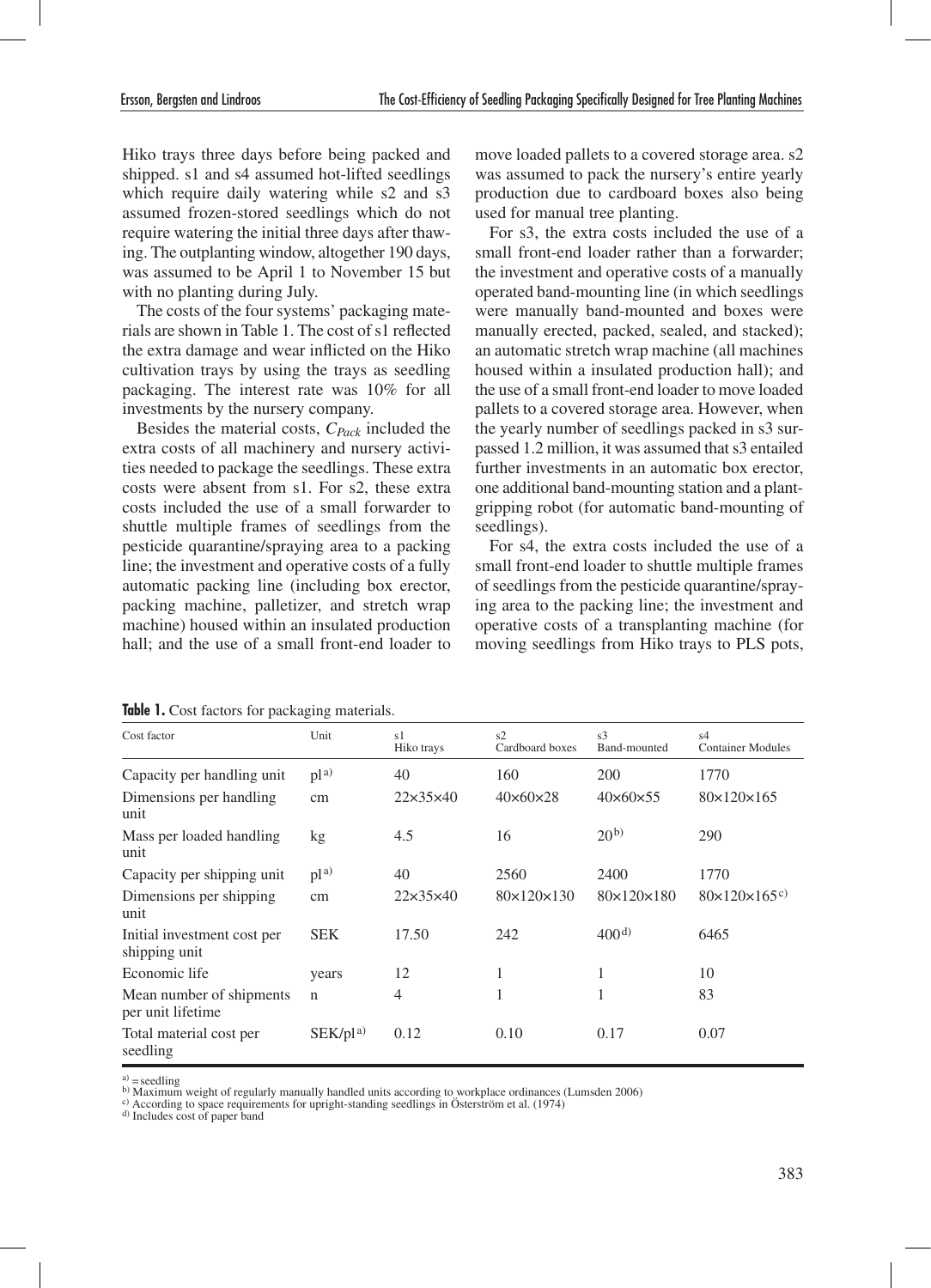and loading PLS trays into the containers) housed within an insulated production hall; and the use of a small front-end loader to move containers to and from the packing line.

Table 2 summarizes the cost data for the s2, s3, and s4 packaging costs. The depreciation period of the packing machines and production halls were 10 and 25 years respectively, the salvage values were 10% of the purchase price, and the yearly insurance costs were 0.15% of the assets' value. At the nursery, the hourly cost of labour including administration and taxes was 210 SEK, of a small front-end loader including driver was 270 SEK, and of a small forwarder including driver was 435 SEK. The total construction cost of a new production hall was 3500 SEK per m2.

### *2.2.2 Seedling Transport*

For s1, seedling trays were assumed to be manually loaded at the nursery by the courier truck's driver, two nursery workers, and one small frontend loader. The Hiko trays were placed lying sideways, facing each other, with the seedlings' stems intertwined so that the distance between the two trays equalled 1.5 times the average length of one seedling's stem (Österström et al. 1974). 500 cultivation trays was the space limit of the 3 ton courier truck, and this limit also meant that no seedlings were stored at the contractor's depot for longer than two weeks. At the contractor's depot, s1 entailed the manual unloading by both the courier truck's driver and the planting machine operator. Because the courier truck was assumed to be solely commissioned for seedling transport, transport costs for s1 also included the cost of the courier truck's return trip.

For the other systems, pallets and containers were loaded by the nursery's small front-end loader onto general groupage delivery trucks. For s2 and s3, unloading at the contractor's depot was handled by the delivery truck driver alone using the truck's tail lift and hand pallet truck. For s4, the delivery truck driver used a truck-mounted forklift during unloading. Because of their excess

**Table 2.** Cost factors for packaging machinery and extra nursery activities (based on expert assessments unless otherwise stated).

| Cost factor                                                       | Unit                  | s2<br>Cardboard<br>boxes | s <sub>3</sub><br>Band-mounted<br>manual<br>pack line | s <sub>3</sub><br>Band-mounted<br>automatic pack<br>line | s4<br>Container<br>modules |
|-------------------------------------------------------------------|-----------------------|--------------------------|-------------------------------------------------------|----------------------------------------------------------|----------------------------|
| Annual packaging production                                       | pl/year               | 10 000 000               | 447000                                                | 1342000                                                  | 442000                     |
| Purchase price of packing line<br>machinery                       | <b>SEK</b>            | 6400000                  | 323000                                                | 2213000                                                  | 800000                     |
| Variable operating costs including<br>maintenance and electricity | SEK/h                 | 1353                     | 335                                                   | 396                                                      | 326                        |
| Line productivity                                                 | pl/h                  | 25000a                   | 1000 <sup>b</sup>                                     | 5000                                                     | 5000a)                     |
| Labour                                                            | Fulltime<br>operators | 2                        | 1.25                                                  | 1                                                        | 1                          |
| Small front-end loader occupancy<br>rate                          | $\%$                  | 50                       | 13                                                    | 25                                                       | 25                         |
| Small forwarder occupancy rate                                    | $\%$                  | 100                      |                                                       |                                                          |                            |
| Floor space required                                              | m <sup>2</sup>        | 400                      | 150                                                   | 150                                                      | 150                        |
| Production hall cost including<br>insurance and variable costs    | SEK/h                 | 413                      | 155                                                   | 212                                                      | 701                        |
| Total packing cost per seedling                                   | SEK/pl                | 0.18                     | 0.59                                                  | 0.38                                                     | 0.49                       |
| Total freezer storage cost                                        | SEK/pl                | 0.15                     | 0.15                                                  | 0.15                                                     |                            |

a) Based on empirical data from nurseries and a first-generation packaging machine

b) Based on empirical data from the prototype EcoBandPak packaging machine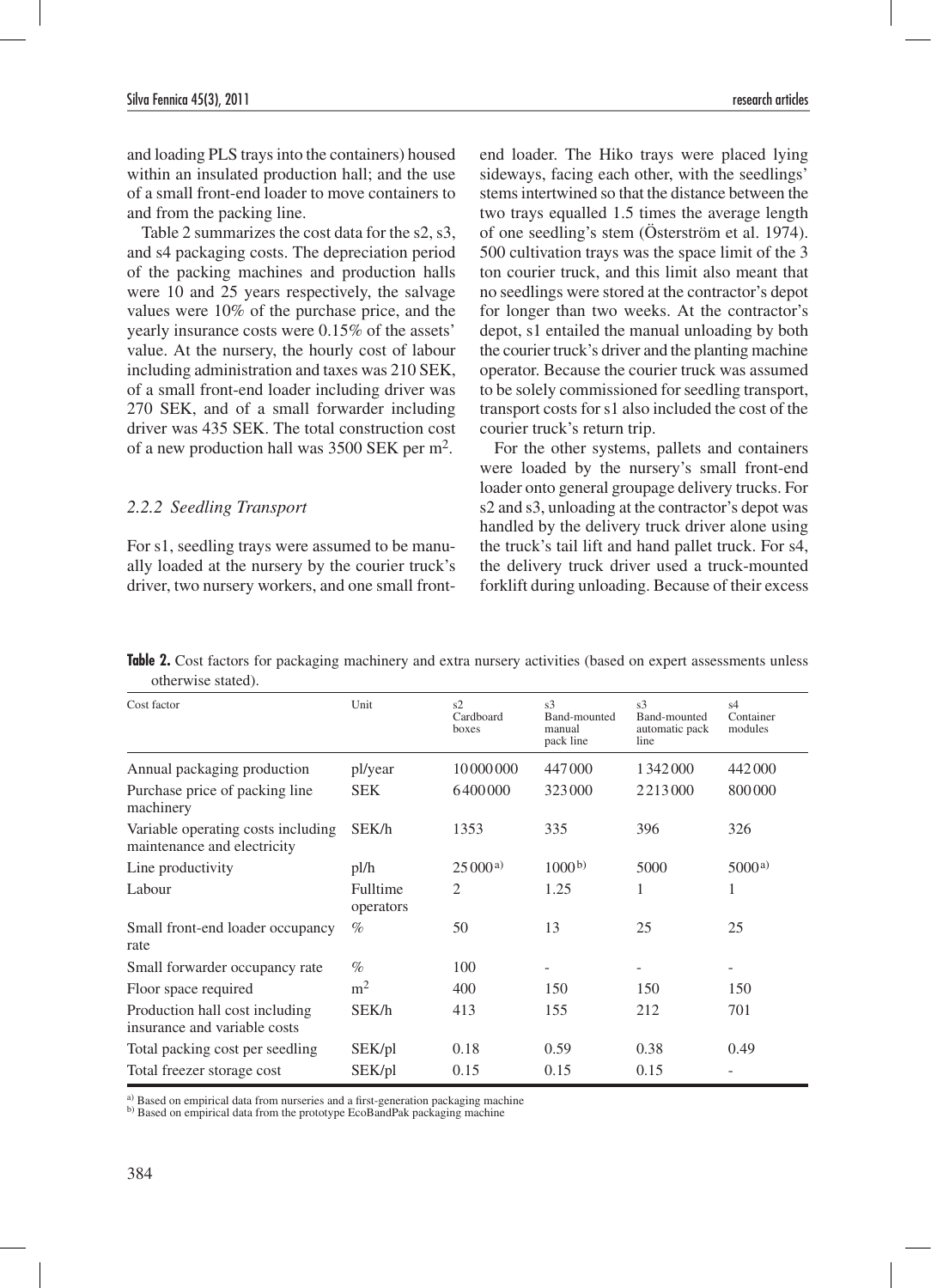height, shipping units in s3 and s4 were assumed to not be stacked double within the delivery truck as was done with s2's pallets. Because of desiccation concerns, frozen-stored seedlings could not be stored at the contractor's depot for longer than three days. This rule limited each truck load for s2 and s3 to three days worth of seedlings. Meanwhile, for s4, balancing container module investment costs against scale economies during primary transport meant that five shipping units per truck load was the most cost-efficient.

At the contractor's depot, s1 and s4 included the cost of daily watering of stored seedlings by the planting machine operator. For s2 and s3, this cost was instead replaced by the cost of freezer storage (Table 2).

Seedling transport from the contractor's depot to the landing was assumed to coincide with the planting machine operator's daily travels to and from the clearcut. Therefore, the cost of secondary transport referred only to the time needed for the planting machine operator to load and unload seedlings from his personal vehicle. Since this workplace time would otherwise be effective planting machine work time, all tasks performed by the planting machine operator were assumed equal to the planting machine's fixed costs including operator wage. For s4, however, secondary transport entailed an investment in a pickup truck equipped with a small manuallyoperated hydraulic crane allowing for loading and unloading containers. Nevertheless, the variable costs (e.g. fuel and maintenance costs) of s4's secondary transport were assumed to equal the other three systems' variable costs. The depreciation period of secondary transport vehicles was five years for all systems. The interest rate was 6% for all investments by the contractor. Table 3 summarizes the transport costs of the four packaging systems.

### *2.2.3 Outplanting*

The cost analysis assumed seedling supply to two planting machines, and that these were both Bracke Planters mounted on a used 16 ton Kobelco 135BSR excavator; that the yearly use of the planting heads and the base machines was 1000 hours and 1100 hours respectively (where the

base machine works 100 hours per year with other duties); and that 200000 seedlings per year per machine were planted using a single-shift work system. However, when productivity rose, more seedlings were assumed to be planted per year instead of the machine only working fewer hours per year (and vice-versa for lower productivity). Moreover, in this analysis, the planting machine's annual relocation costs were considered constant regardless of machine productivity. Table 4 lists the main factors assumed when calculating the cost of the planting machine.

For s1, s2, and s3, seedlings were assumed to be loaded from the operator's vehicle directly into the planting machine's storage box. Thereafter, the planting head was reloaded using two handling units for s1 and one handling unit for s2 and s3. For s3, reloading included removing the seedling coil from the cardboard box and positioning the band into the feed rollers. For s4, containers were assumed to be offloaded from the pickup truck before being lifted onto the side of the base machine by a hydraulic lift. Thereafter, the planting head was reloaded with 200 seedlings using the PLS pots formed into two separate trays of 100 seedlings each. These trays were removed one at a time from the container and then hooked together on the planting head to form one long chain of pots. During planting, seedlings were automatically extracted from this chain and fed into the planting tube.

Empty packaging was assumed to be organized and placed back into the storage box during each reloading occasion. The time required for these tasks was included in the reloading cost. For s4, the empty PLS chain was assumed to be broken up into two separate trays by the operator before being placed back into the container.

As can be seen in Table 5, the packaging systems other than s1 also required modifications to the seedling storage box or planting head. These investments were assumed to have no salvage value and a depreciation period of 5 years.

### *2.2.4 Returns and Recycling*

All empty packaging was returned to the contractor's depot after each shift. From there, empty Hiko trays in s1 were returned two times per year to the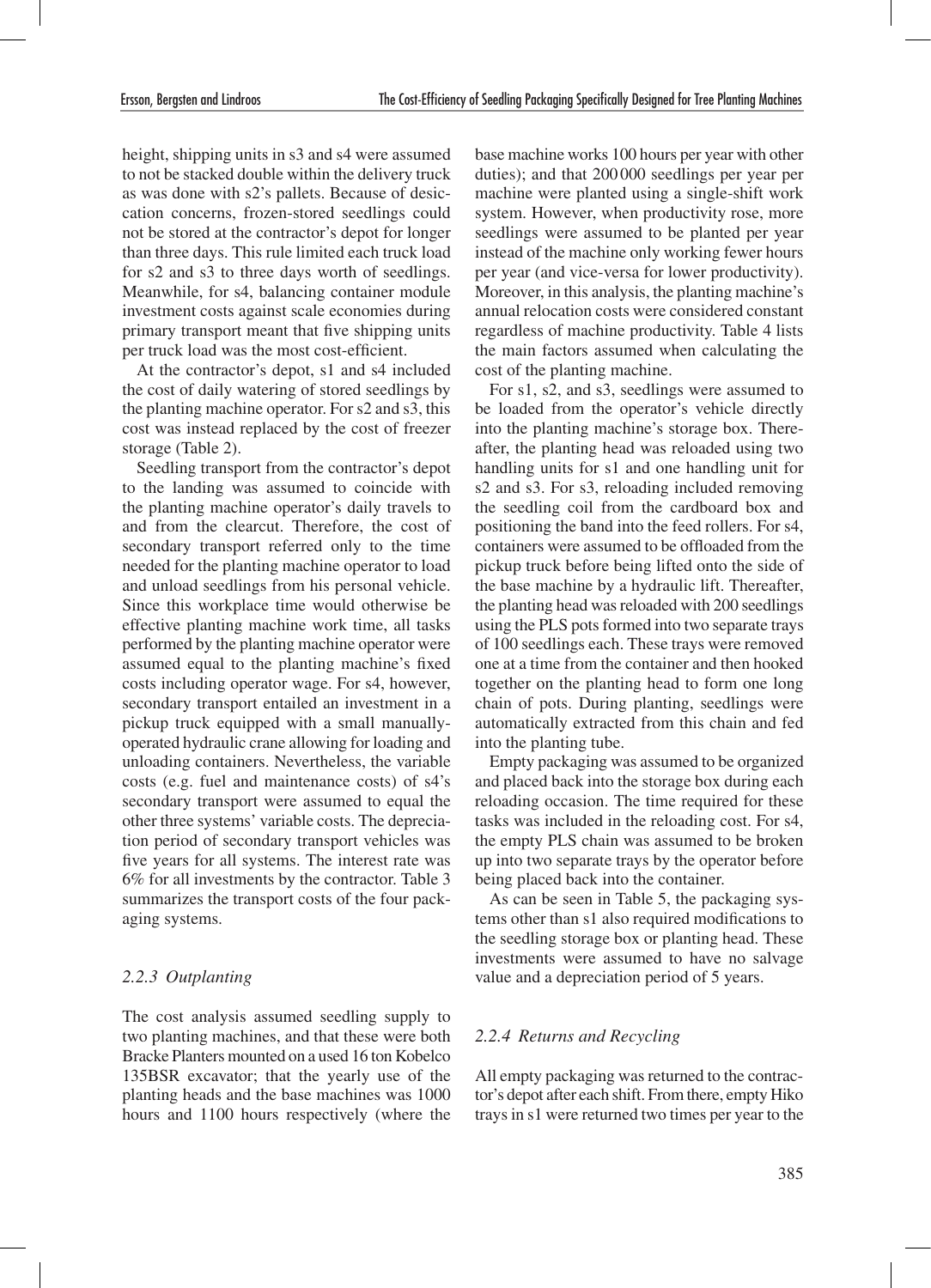| Cost factor                                                  | Unit          | s1<br>Hiko trays | s2<br>Cardboard<br>boxes | s <sub>3</sub><br>Band-<br>mounted | s4<br>Container<br>modules |
|--------------------------------------------------------------|---------------|------------------|--------------------------|------------------------------------|----------------------------|
| <b>Primary transport</b><br>Shipping units per truck<br>load | $\mathbf n$   | 500a             | 2 <sub>b</sub>           | 3 <sub>b</sub>                     | 5 <sup>b</sup>             |
| Seedlings per truck load                                     | pl            | 20000            | 4640                     | 5400                               | 8830                       |
| Loading time per truck load                                  | min           | 30               | 5                        | 5                                  | 10                         |
| Loading cost of nursery<br>resources                         | SEK/h         | 690              | 270                      | 270                                | 270                        |
| Loading cost of transport<br>truck                           | SEK/h         | 295              | $_{c}$ c)                | $\overline{c}$ )                   | $\overline{c}$ )           |
| Unloading time per truck<br>load                             | min           | 45               | 15                       | 15                                 | 20                         |
| Unloading cost                                               | SEK/h         | 707              | $\overline{c}$           | $\overline{c}$ )                   | $\overline{c}$ )           |
| Trucking cost per load                                       | SEK/km        | 10.87            | 6.87                     | 9.88                               | 12.45                      |
| Total primary transport cost                                 | SEK/pl        | 0.16             | 0.16                     | 0.20                               | 0.17                       |
| <b>Secondary transport</b><br>Handling units per load        | $\mathbf n$   | 40               | 10                       | 9                                  | 1                          |
| Loading time per load                                        | min           | 10               | 5                        | 5                                  | 5                          |
| Unloading time per load                                      | min           | (d)              | (d)                      | (d)                                | 5                          |
| Purchase price of secondary<br>transport vehicle             | <b>SEK</b>    | 100000           | 100000                   | 100000                             | 291000                     |
| Loading and unloading cost                                   | SEK/h         | 412              | 414                      | 426                                | 482                        |
| Total secondary transport<br>costs                           | SEK/pl        | 0.04             | 0.02                     | 0.02                               | 0.04                       |
| Seedling watering                                            |               |                  |                          |                                    |                            |
| Watering time                                                | $min/1000$ pl | 1                |                          |                                    | $\overline{c}$             |
| Watering cost                                                | SEK/h         | 412              |                          |                                    | 482                        |

**Table 3.** Cost factors for primary (from nursery to contractor's depot) and secondary (from depot to landing) seedling transport and watering.

a) Using a light courier truck b) Using general groupage delivery trucks

- c) Loading and unloading costs of the groupage delivery truck is included within the total primary transport cost

-<sup>d)</sup> Unloading trays and boxes during secondary transport is assumed to coincide directly with loading seedlings into the planting machine's storage box

nursery by the returning courier truck. Unloading empty Hiko trays at the nursery assumed the help of one nursery worker and a small front-end loader. For s2 and s3, flattened boxes were stacked and tied onto empty Euro pallets that were picked up once a year by a recycling company. For s4, empty containers were transported back to the nursery by the general groupage delivery trucks in conjunction with each delivery of loaded containers to the contractor's depot. Unloading empty containers at the nursery assumed the help of a small front-end loader.

For s4, containers were rinsed out by a nursery worker using a water hose after each delivery. This task was assumed to take 25 minutes. Moreover, the PLS pots were washed once a year at the end of the season in the nursery's standard tray washing machine to avoid peat residue build up. This washing task was assumed to cost 0.05 SEK/ pl plus require an additional 30 minutes of labour per container module. For s1, however, the cost of washing Hiko trays was not included because trays were washed before being used for cultivation regardless of the tray having left the nursery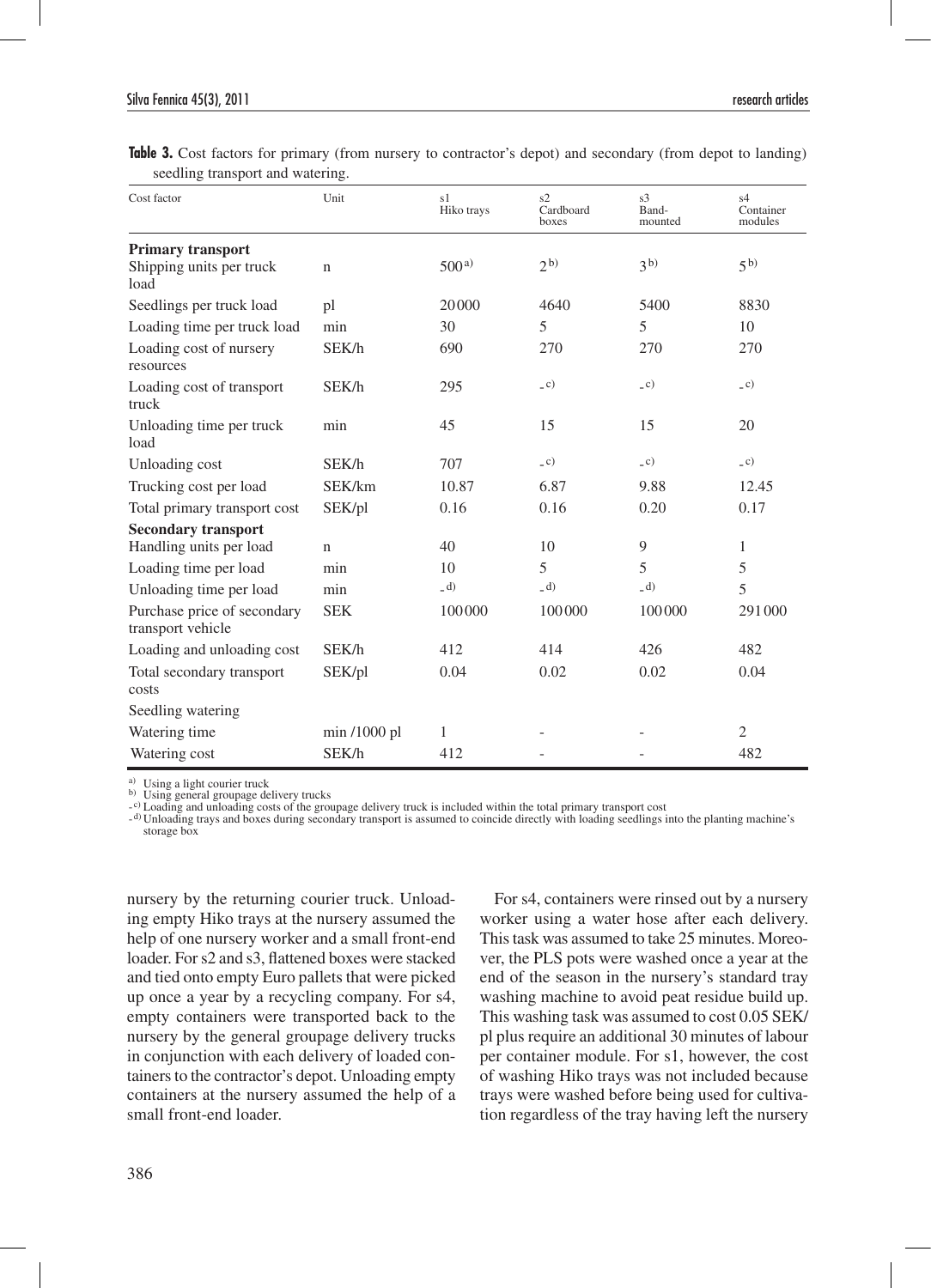| Factor                                                                                                                                | Unit                    | Value             |
|---------------------------------------------------------------------------------------------------------------------------------------|-------------------------|-------------------|
| Productivity per productive<br>hour <sup>a)</sup>                                                                                     | pl/E <sub>15</sub> h    | 200 <sub>p</sub>  |
| Fixed costs<br>Full labour costs includ-<br>ing operator travel costs<br>Capital costs including<br>insurance and administra-<br>tion | SEK/h<br>SEK/h<br>SEK/h | 412<br>290<br>122 |
| Variable costs<br>Maintenance costs<br>Fuel and oil costs                                                                             | SEK/h<br>SEK/h<br>SEK/h | 138<br>41<br>97   |

|  | Table 4. Baseline cost factors for the Bracke planting |  |  |
|--|--------------------------------------------------------|--|--|
|  | head and base machine.                                 |  |  |

<sup>a)</sup> Including delays shorter than 15 minutes b) Based on contractor's mean productivity in 2009

of not. In Table 6, handling time per shift includes all necessary tasks when handling empty packaging from the planting machine to the depot.

#### **2.3 Sensitivity Analysis**

The basic scenario assumed used base machines, relatively short primary transport distances, relatively high interest rates and few contracted planting machines (Table 7). Therefore, the sensitivity analysis focused mainly on investigating the impact of higher fixed costs (e.g. through new base machines), longer primary transport distances, lower interest rates and more contracted planting machines on the cost analysis. Table 7 gives the sensitivity analysis' factor variation range. Mean planting time excluding seedling handling is a measure of the planting machine's overall productivity where –40% reaches the theoretical limit of the Bracke Planter.

Planting machine-specific seedling packaging is also relevant for the M-Planter, a two-headed, crane-mounted planting head. According to Rantala et al. (2009), this type of planting machine increases planting productivity per productive hour  $(E<sub>15</sub>,$  delays shorter than 15 minutes included) by 36% while only increasing total costs by 4.1% compared to the Bracke Planter. Therefore, a supplemental analysis was done using the M-Planter instead of the Bracke planting machine in which reloading the M-Planter planting head for s1, s2, s3 and s4 was assumed to take 366, 492, 420 and 460 s respectively.

|  |  |  |  |  |  |  |  |  | <b>Table 5.</b> Cost factors for storing seedlings on planting machine and reloading planting head |
|--|--|--|--|--|--|--|--|--|----------------------------------------------------------------------------------------------------|
|--|--|--|--|--|--|--|--|--|----------------------------------------------------------------------------------------------------|

| Cost factor                                                       | Unit   | s1<br>Hiko trays         | s2<br>Cardboard boxes        | s <sub>3</sub><br>Band-mounted | s4<br>Container modules      |  |  |  |
|-------------------------------------------------------------------|--------|--------------------------|------------------------------|--------------------------------|------------------------------|--|--|--|
| <b>Planting machine investments</b>                               |        |                          |                              |                                |                              |  |  |  |
| Modified storage box                                              | SEK.   | -                        | 10000                        | 10000                          | $\qquad \qquad \blacksquare$ |  |  |  |
| Hydraulic lift                                                    | SEK.   | $\overline{\phantom{a}}$ | $\qquad \qquad \blacksquare$ | $\overline{\phantom{a}}$       | 25 000                       |  |  |  |
| Modified planting head                                            | SEK.   | $\qquad \qquad -$        |                              | 47770                          | 87380                        |  |  |  |
| New fixed costs after<br>investments                              | SEK/h  | 412                      | 414                          | 426                            | 482                          |  |  |  |
| <b>Seedling handling</b><br>Storage box loading time<br>per shift | min    | 10                       | 8                            | 8                              | 10                           |  |  |  |
| Time per planting head<br>reload                                  | S      | 223                      | 279                          | 240                            | 280                          |  |  |  |
| Seedlings per reload                                              | pl     | 72                       | 72                           | 200                            | 200                          |  |  |  |
| Total reloading time per<br>shift                                 | S      | 4960                     | 5944                         | 2147                           | 2474                         |  |  |  |
| Total cost of handling seed-<br>lings on planting machine.        | SEK/pl | 0.40                     | 0.48                         | 0.17                           | 0.23                         |  |  |  |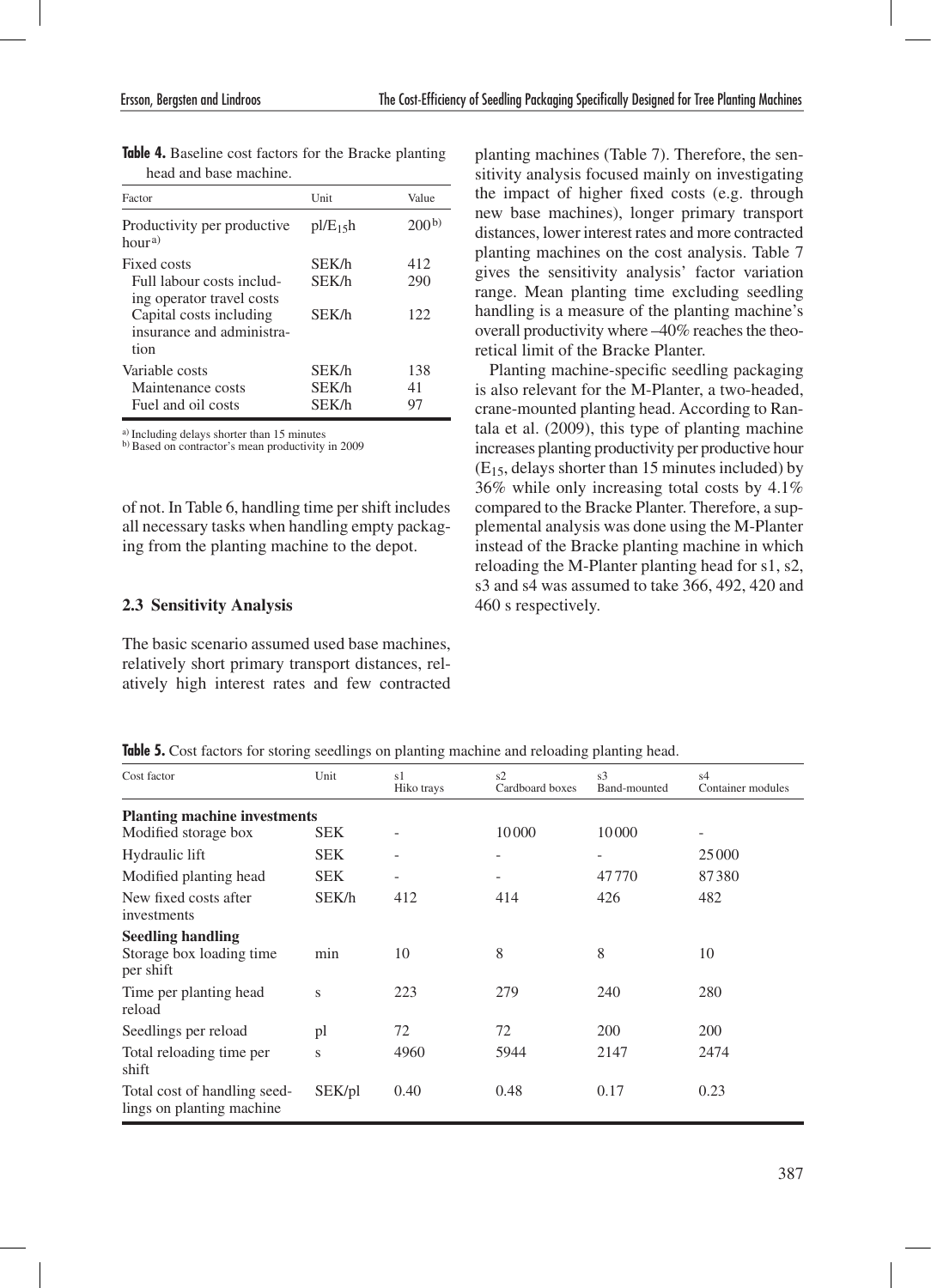**Table 6.** Cost factors for handling empty seedling packaging.

| Cost factor                            | Unit   | s1<br>Hiko trays | s2<br>Cardboard boxes | s <sub>3</sub><br>Band-mounted | s4<br>Container modules |
|----------------------------------------|--------|------------------|-----------------------|--------------------------------|-------------------------|
| <b>Contractor costs</b>                |        |                  |                       |                                |                         |
| Handling time per shift                | min    | 15               | 20                    | 20                             | 20                      |
| Total contractor cost for              | SEK/pl | 0.06             | 0.09                  | 0.08                           | 0.09                    |
| handling empty packaging               |        |                  |                       |                                |                         |
| <b>Transport from depot to nursery</b> |        |                  |                       |                                |                         |
| Trips per year                         | n      | 2                |                       |                                | 25                      |
| Loading time at depot                  | min    | 90               |                       |                                | 20                      |
| Loading cost at depot                  | SEK/h  | 295              |                       |                                | (a)                     |
| Unloading time at nursery              | min    | 60               |                       |                                | 20                      |
| Unloading cost at nursery              | SEK/h  | 774              |                       |                                | 270                     |
| Total transport costs for              | SEK/pl | 0.02             |                       |                                | 0.17                    |
| returns                                |        |                  |                       |                                |                         |
| Container washing and                  | SEK/pl |                  |                       |                                | 0.07                    |
| servicing cost                         |        |                  |                       |                                |                         |
| <b>Recycling costs</b>                 |        |                  |                       |                                |                         |
| Total cardboard recycling              | SEK/pl |                  | 0.01                  | 0.01                           |                         |
| cost                                   |        |                  |                       |                                |                         |

- a) Loading cost of the groupage delivery truck is included within the total transport cost for returns

| Table 7. Change in factors from the basic scenario. |  |  |  |  |  |  |  |  |  |  |
|-----------------------------------------------------|--|--|--|--|--|--|--|--|--|--|
|-----------------------------------------------------|--|--|--|--|--|--|--|--|--|--|

| Factor                                | Unit<br>Basic scenario |                                    | Sensitivity analysis |         |  |
|---------------------------------------|------------------------|------------------------------------|----------------------|---------|--|
|                                       |                        |                                    | Minimum              | Maximum |  |
| Planting head reloading time          | s                      | $223, 279, 240, 280$ <sup>a)</sup> | $-50\%$              | $+30\%$ |  |
| Planting machine fixed costs          | <b>SEK</b>             | 412                                | $-10\%$              | $+50\%$ |  |
| Interest rate                         | $\%$                   | 6 and $10^{b}$                     | 3%                   | 12%     |  |
| Primary transport distance            | km                     | 100                                | $\Omega$             | 600     |  |
| Mean planting time excluding seedling | s/pl                   | 14.9                               | $-40\%$              | $+30\%$ |  |
| handling                              |                        |                                    |                      |         |  |
| Mechanical availability of planting   | $\%$                   | 100                                | 80                   | 100     |  |
| head's seedling feeding system (MA)   |                        |                                    |                      |         |  |
| Contracted planting machines          | n                      | ∍                                  | ∍                    | 20      |  |

a) For s1, s2, s3, s4 respectively

b) For contractor and nursery respectively

| machine.                                             |       |       |  |  |  |  |  |  |
|------------------------------------------------------|-------|-------|--|--|--|--|--|--|
| Factor                                               | Unit  | Value |  |  |  |  |  |  |
| Productivity per produc- pl/ $E_1$ sh<br>tive houra) |       | 269   |  |  |  |  |  |  |
| Fixed costs                                          | SEK/h | 433   |  |  |  |  |  |  |
| Variable costs                                       | SEK/h | 140   |  |  |  |  |  |  |
| Seedlings per reload                                 |       |       |  |  |  |  |  |  |
| s1 & 8s2                                             | pl    | 162   |  |  |  |  |  |  |
| s3 $\&$ s4                                           |       | 400   |  |  |  |  |  |  |

**Table 8.** Cost factors for the M-Planter planting

a) Including delays shorter than 15 minutes

### **3 Results**

#### **3.1 Basic Scenario and Sensitivity Analysis**

Under the basic assumptions, s1 (the reference system) was the most cost-efficient packaging system; it was 12.0%, 16.4% and 23.1% less costly than s2, s3 and s4 respectively (Table 9). Both s3 and s4 were burdened by high nursery investment costs when only two planting machines were contracted. Consequently, the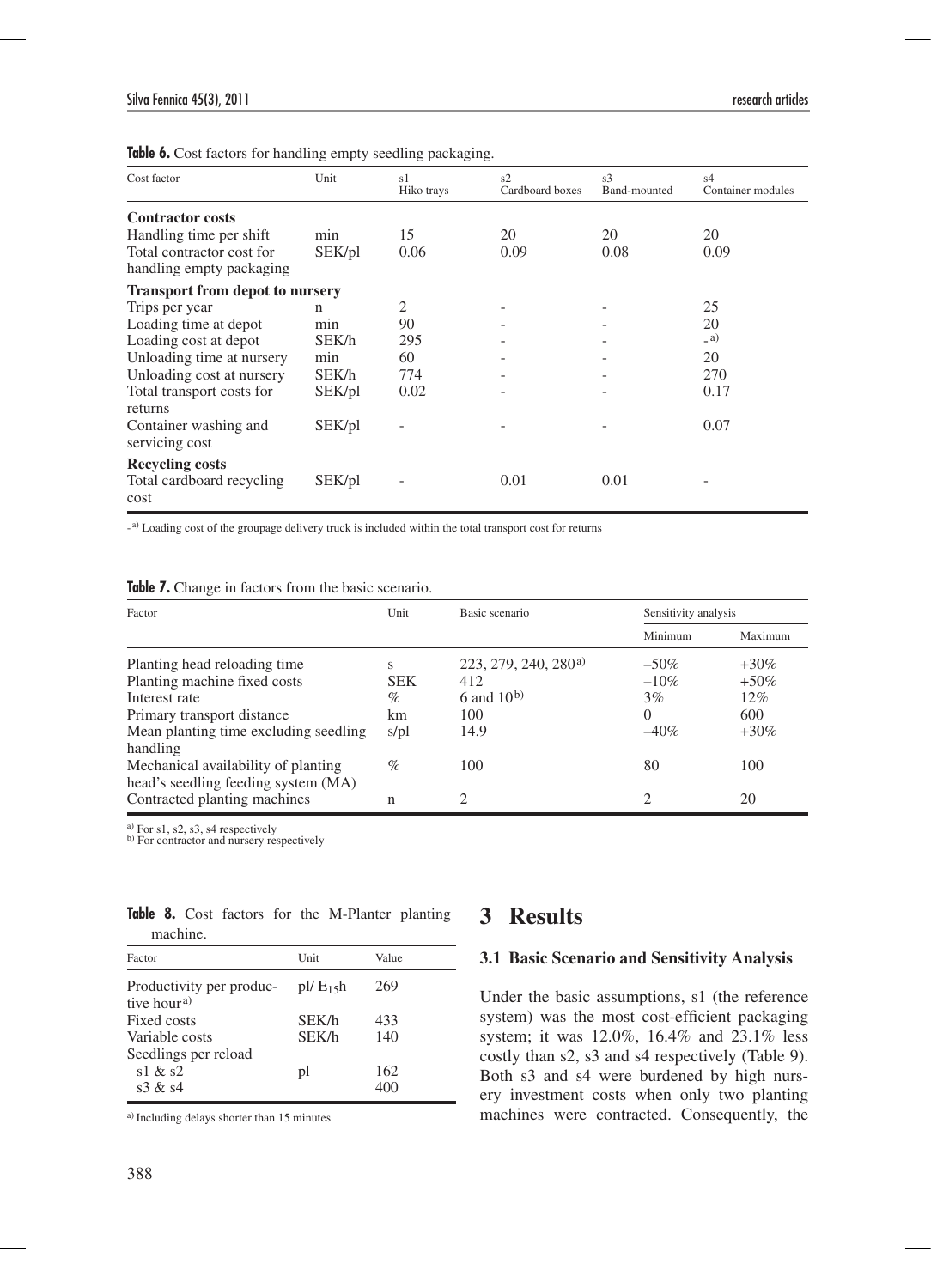| wills.                      |                  |                       |                                |                                     |
|-----------------------------|------------------|-----------------------|--------------------------------|-------------------------------------|
| Variable                    | s1<br>Hiko trays | s2<br>Cardboard boxes | s <sub>3</sub><br>Band-mounted | s <sub>4</sub><br>Container modules |
| $C_{Pack}$                  | 0.12             | 0.43                  | 0.91                           | 0.56                                |
| $\overline{C^I}_{T.Load}$   | 0.02             |                       |                                |                                     |
| $CI$ Transport              | 0.11             |                       |                                |                                     |
| $C^I$ T.Unload              | 0.03             |                       |                                |                                     |
| $C_{\text{Water}}$          | 0.05             |                       |                                | 0.03                                |
| $C_{V. Load}$               | 0.04             | 0.02                  | 0.02                           | 0.02                                |
| $C_{V. Unload}$             |                  |                       |                                | 0.02                                |
| $C_{PM.Load}$               | 0.04             | 0.04                  | 0.03                           | 0.05                                |
| $C_{Output}$                | 2.75             | 2.88                  | 2.52                           | 2.81                                |
| $C_{Returns}$               | 0.08             |                       |                                | 0.33                                |
| $C_{\textit{Total. Trans}}$ |                  | 0.16                  | 0.20                           | 0.17                                |
| $C_{Recycling}$             |                  | 0.10                  | 0.09                           |                                     |
| $C_{Total}$                 | 3.24             | 3.63                  | 3.77                           | 3.99                                |

**Table 9.** Aggregated costs in the basic scenario for the four seedling packaging systems

higher cost of s3 compared to s2 was mostly attributed to the low capacity utilization rate of the nursery's band-mounting machine. Similarly, s4 suffered from the low capacity utilization rate of the nursery's transplanting machine as well as high costs for handling, transporting and washing empty container modules.

As revealed by Fig. 2A, s1 was most costefficient even when planting head reload time was decreased by 50%. Halving the reload time increased total planting machine productivity the least for s3 (3.9%) because its baseline reloading time was relatively low to begin with. In contrast, s3 benefitted the most from increased planting machine fixed costs (Fig. 2B); increasing the fixed costs by 50% made s3 slightly more cost-efficient than s2 (0.6%). Primary transport distances longer than 100 km affected s1 most negatively (Fig. 2C) because the cost benefit of the other systems' groupage trucks were first realized over these longer distances. Shorter distances, on the other hand, affected s4 the most which reflected s4's added cost for a truck-mounted forklift. Likewise, s4 was the most sensitive to changes in the mean planting time excluding seedling handling (Fig. 2D). s3 was slightly more cost-efficient than s2 when mean planting time decreased by 30%, and s4 was more cost-efficient than both of them when the planting time was 40% lower. Neither the mechanical availability (MA) of the planting head's seedling feeding system (Fig. 2E) nor

interest rate affected the relative cost-efficiency of the packaging systems to a large extent although s4 benefitted relatively most from a lower interest rate (Fig. 2F).

Although the values of *CTotal* all decreased, the packaging systems' relative order of cost-efficiency did not change when using the M-Planter compared to the Bracke Planter in the cost analysis. s1 was still ca 10% to 18% more cost-efficient than the other packaging systems. As can be seen in Fig. 3, varying the relative planting head reloading time had little effect on this result.

#### **3.2 System Investment Costs**

The total supplementary investment cost of s1, s2, s3 and s4 in the basic scenario was 0.12, 0.29, 0.82 and 0.88 SEK/pl respectively. s1 entailed no additional investments for the contractor, while 4%, 8% and 36% of the total investment cost was borne by the contractor for s2, s3 and s4 respectively. s4 resulted in the largest total investment cost per seedling except when there were precisely five contracted planting machines. Five planting machines lead to sufficient demand for band-mounted seedlings to warrant an investment in an automatic bandmounting line for s3. This additional investment momentarily raised s3's total investment cost per seedling above that of s4.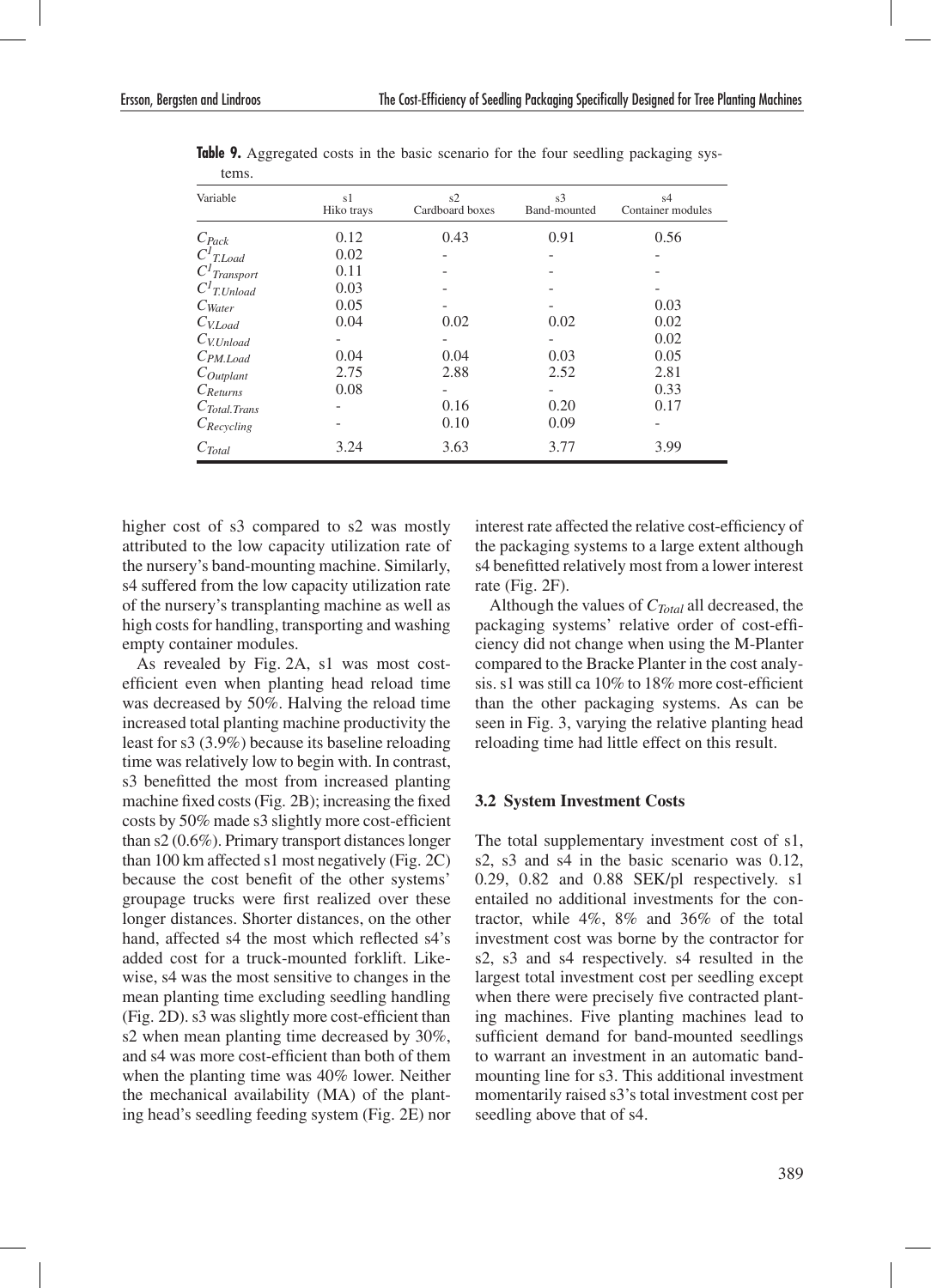

**Fig. 2.** The effect on the total cost of the four seedling packaging systems when varying (A–F): the relative planting head reload time; the planting machine's fixed costs; the primary transport distance; the mean planting time excluding seedling handling; the planting machine's mechanical availability; and the interest rate.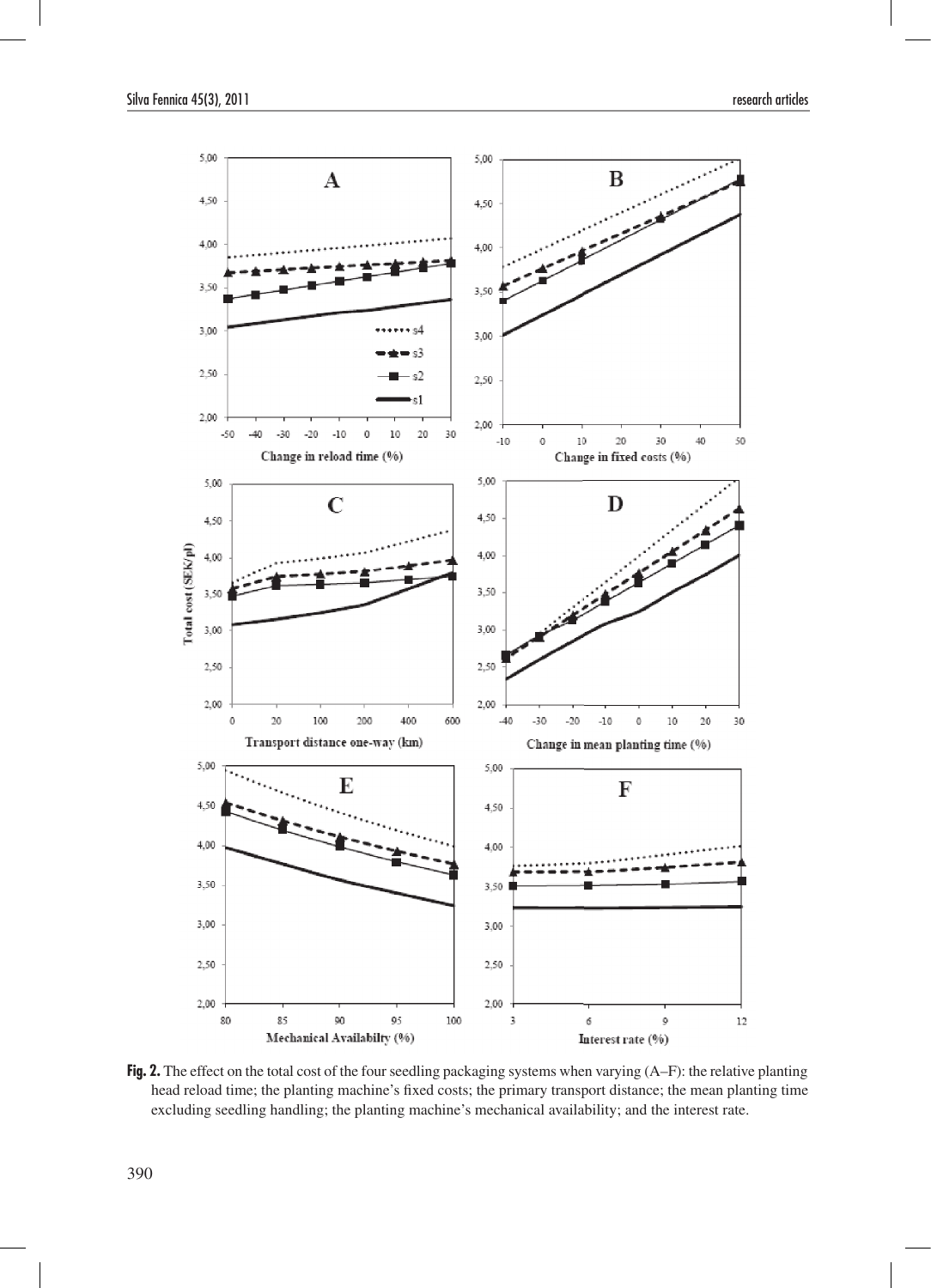

**Fig. 3.** Total cost of the four packaging systems with two M-Planter planting machines.

Because s1 and s2 entailed no planting machinespecific investments for the nursery, an increased number of contracted planting machines only reduced the total cost of s3 and s4 (Fig. 4). Therefore, s3 became more cost-efficient than s2 already with five contracted planting machines. With 20 planting machines, s3 became only 3.4% costlier than s1 while s4 became 0.6% more cost-efficient than s2. The nursery's supplementary investment cost for s3 and s4 fell from respectively 0.75 and 0.56 SEK/pl in the basic scenario to 0.34 and 0.18 SEK/pl with 20 planting machines.

#### **3.3 Best and Worst Case Scenario**

The primary transport's effect on the cost-efficiency of planting machine-specific packaging systems s3 and s4 in the best case (35% higher planting machine fixed costs, 20% lower mean planting time, 3% interest rate, and 20 contracted planting machines) and worst case scenario (same fixed costs, 10% higher mean planting time, 12% interest rate, and two contracted planting machines) is shown in Fig. 5. In these scenarios, the MA of the planting head's seedling feeding system for s1 and s2 was assumed to be 100% while it was lowered for both s3 and s4 to 97%



Fig. 4. Total cost of the four packaging systems when contracting more planting machines.

and 85% in the best and worst case respectively.

The difference in cost-efficiency for s3 between the best case and worst case scenario at 100 km primary transport distance was 37%, whereas s1 and s2 only varied 3.2% and 2.4% respectively. Nonetheless, s3 was, despite being penalized with a lower MA compared to s1 and s2, only 0.9% more expensive than s1 in the best case scenario at 100 km primary transport distances, while more cost-efficient at primary transport distances of 200 km and longer (Fig. 5A).

### **4 Discussion**

According to the proposed model, s1 was more cost-efficient than the other three packaging systems under southern Swedish conditions. However, decreasing the mean planting time increased s3 and s4's cost-efficiency, albeit to a small extent. As can be seen in Fig. 2D, the negative slope of s3 and s4 are steeper than s1 and s2. This difference in slope indicates that as planting machine productivity increases, the fixed costs of s3 and s4's additional investments decrease and these packaging systems become more cost-competitive relative to s1 and s2.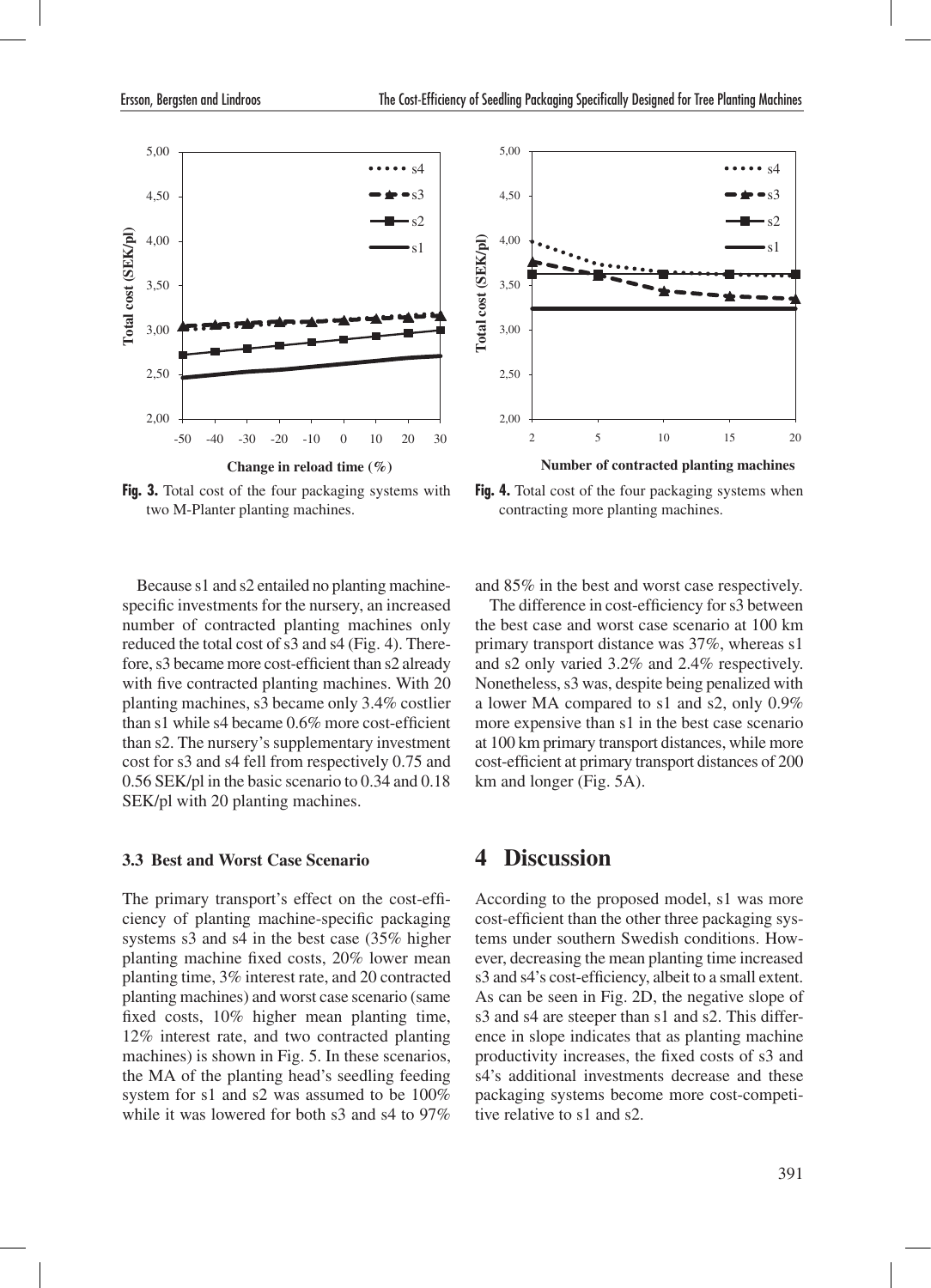

**Fig. 5.** Best (A) and worst (B) case scenario for the cost-efficiency of s3 and s4.

Similarly, Fig. 2B illustrates the connection between higher planting machine fixed costs and increased cost-efficiency of the planting machinespecific packaging systems. Because s1 and s2's slopes are steeper in this graph, their cost-efficiency decreases more rapidly than s3 and s4 when fixed costs increase. Thus, increasing planting machine fixed costs in the basic scenario by 35% to reflect the cost of a new Kobelco 135BSR excavator and Bracke Planter made s3 10.5% and 0.6% costlier than s1 and s2 respectively.

The model assumed that seedlings in s3 were band-mounted by custom-built nursery machines based on a prototype developed in the 1990s. There is probably improvement potential for such prototype machinery. If the productivity of the manual band-mounting station could double from 1000 to 2000 seedlings per hour, *CTotal* of s3 in the basic scenario would decrease by 0.15 SEK/pl, or 3.9 %. This adjustment in productivity would be enough to make s3 0.3% more cost-efficient than s2.

According to time studies, s3 and s4 could decrease planting head reloading time compared to s1 by 61% and 55% respectively. At the same time, s3 and s4 invariably make the planting head more complex by adding parts and creating series-parts reliability dilemmas (Bowen 1981).

The basic scenario assumed no difference in the planting head's mechanical availability (MA) between the four packaging systems. This might be unrealistic, however, since the added complexity of s3 and s4 would probably lower the MA of planting heads using these packaging concepts (cf. Mellgren 1989). This added complexity is the reason why only s3 and s4's MA was reduced in the best and worst case scenarios.

The proposed model is a comprehensive theoretical cost-analysis without the effects of operators, site characteristics and different technical maturity levels which are otherwise present in empirical studies. The absence of such disturbances makes the model robust. However, since the input values are time-and-place specific, the total costs presented here might be less relevant than the systems' relative cost-efficiency and the factors which influence this correlation. Nonetheless, by changing the input values, this model should be widely applicable in the boreal context and not just limited to southern Sweden.

Because seedlings in s1 and s4 must be hotlifted, they have actively growing shoots in May and June (Luoranen and Viiri 2005). Actively growing shoots are fragile and cannot be graded by an automatic grading line. Thus, s1 and s4 must in reality include the additional cost of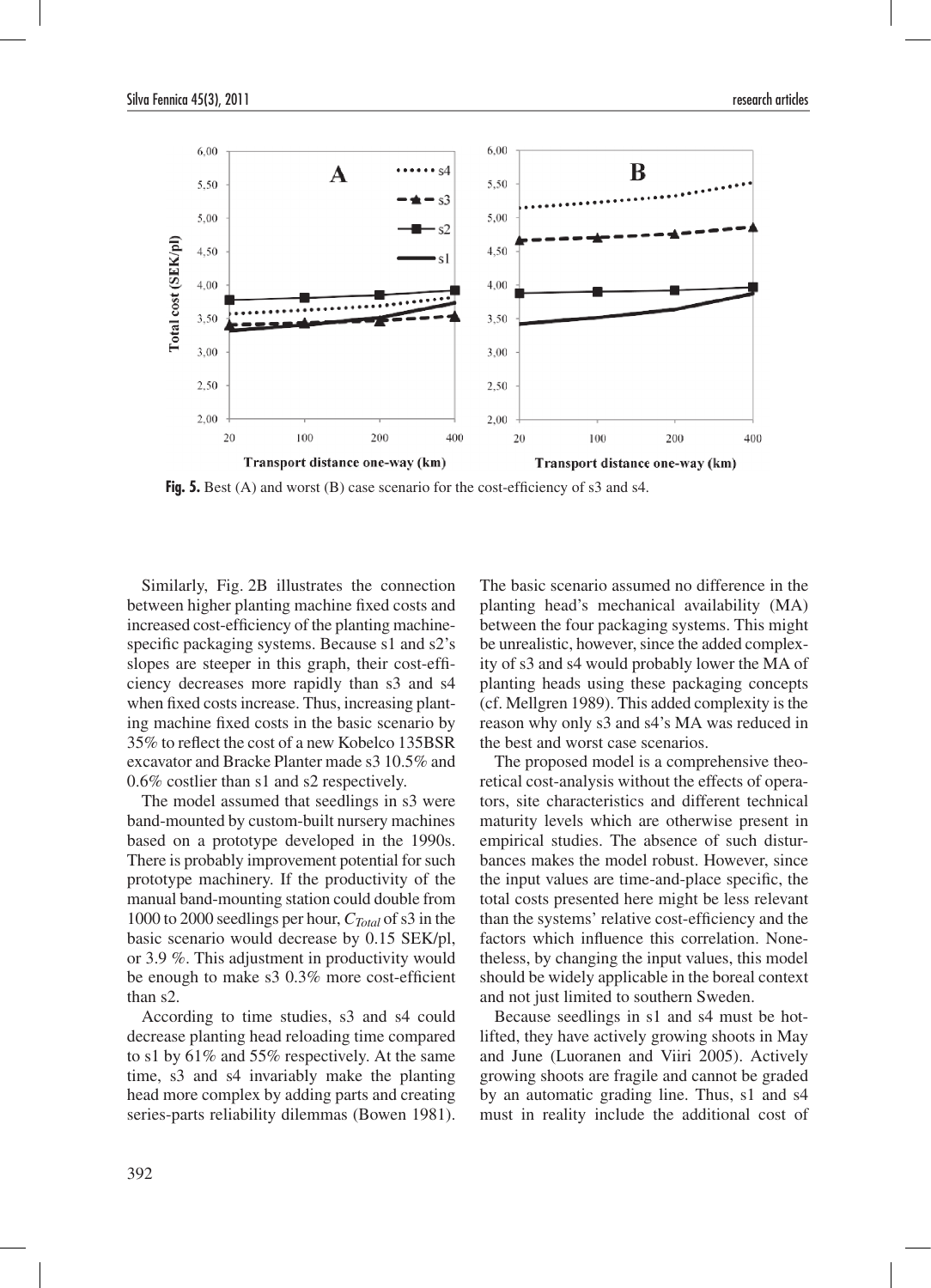manual grading at the nursery. For s2 and s3, however, seedlings can be graded and packed during winter months when the seedlings are dormant. Packaging in winter also has the advantages of handling seedlings when they are most stress resistant (Ritchie and Landis 2010) and spreading out nursery work over the whole year rather than concentrating all tasks to the growing season.

Moreover, dormant seedlings respire less and thus dry out more slowly than hot-lifted seedlings. This means that despite watering, seedlings in s1 and s4 are more likely to be planted in a less vital state compared to s2 and s3. Similarly, seedlings in s1 and s2 are exposed to detrimental abrasion after being loaded onto the carousel on today's Bracke planting head. This abrasion can cause the root plugs of seedlings grown in copper-painted cultivation trays to fall apart, thereby causing root damage and deformation during planting. Seedlings mounted in paper bands (s3) or carried in PLS pots (s4) would be protected from this abrasion. Even if these potential differences in seedling vitality were not accounted for in the proposed model, it is important to identify the packaging systems' nonmonetary benefits.

*CTotal* of s3 decreased relatively less than the other packaging systems when using the M-Planter compared to the Bracke Planter in the cost analysis (Fig. 3). s3 and s4's lack of costefficiency with the M-Planter can be attributed to this planting head's faster reload time. Rantala et al. (2009) measured 25.8% less time per seedling when reloading the M-Planter planting head with seedlings from cultivation trays compared to the Bracke Planter, and this lower time consumption limits s3 and s4's window of opportunity for productivity improvement.

Compared to the planting machines available today, even greater productivity improvements during outplanting could be expected if an intermittently working machine could use more planting heads, for instance four. This concept would entail a much more expensive and productive machine because it is probable that it would need two cranes. This base machine would have to be custom-built which would vastly increase the planting machine's fixed costs. These higher fixed costs would allow more economical leverage for planting machine-specific packaging concepts like s3 and s4.

Today, the Bracke planting machine plants seedlings with biologically similar (von Hofsten 1997, Saarinen 2006) or better (Ersson and Petersson 2009) results than operational manual planting. However, the total cost of today's Bracke Planter must decrease by at least 25% if it is to be economically competitive compared to manual planting in southern Sweden. As mentioned above, a two-craned planting machine using four planting heads and machine-specific seedling packaging would probably increase productivity enough to lower the total cost of mechanized planting by 25%. Nevertheless, such a machine would require some degree of semi-automation (shared control) to enable the operator to control two cranes simultaneously. Simulation studies are needed to verify the potential productivity increase of such a two-craned planting machine.

## **5 Conclusion**

Under the circumstance of only contracting two relatively inexpensive and unproductive planting machines, no investment in machine-specific packaging systems is justified. However, an increase in the fixed cost, the productivity or especially the number of contracted planting machines increases the cost-efficiency of such packaging systems.

## **Acknowledgements**

This cost analysis was funded by Södra Skog, Sveaskog and SLU's Faculty of Forest Sciences through the FIRST research school. We thank all contributors who provided data for this study, especially Södra Odlarna and Gransås Skogs & Lantbruks AB. We also thank Dag Fjeld for giving initial guidance, and Juho Rantala and one anonymous reviewer for their valuable comments on the manuscript.